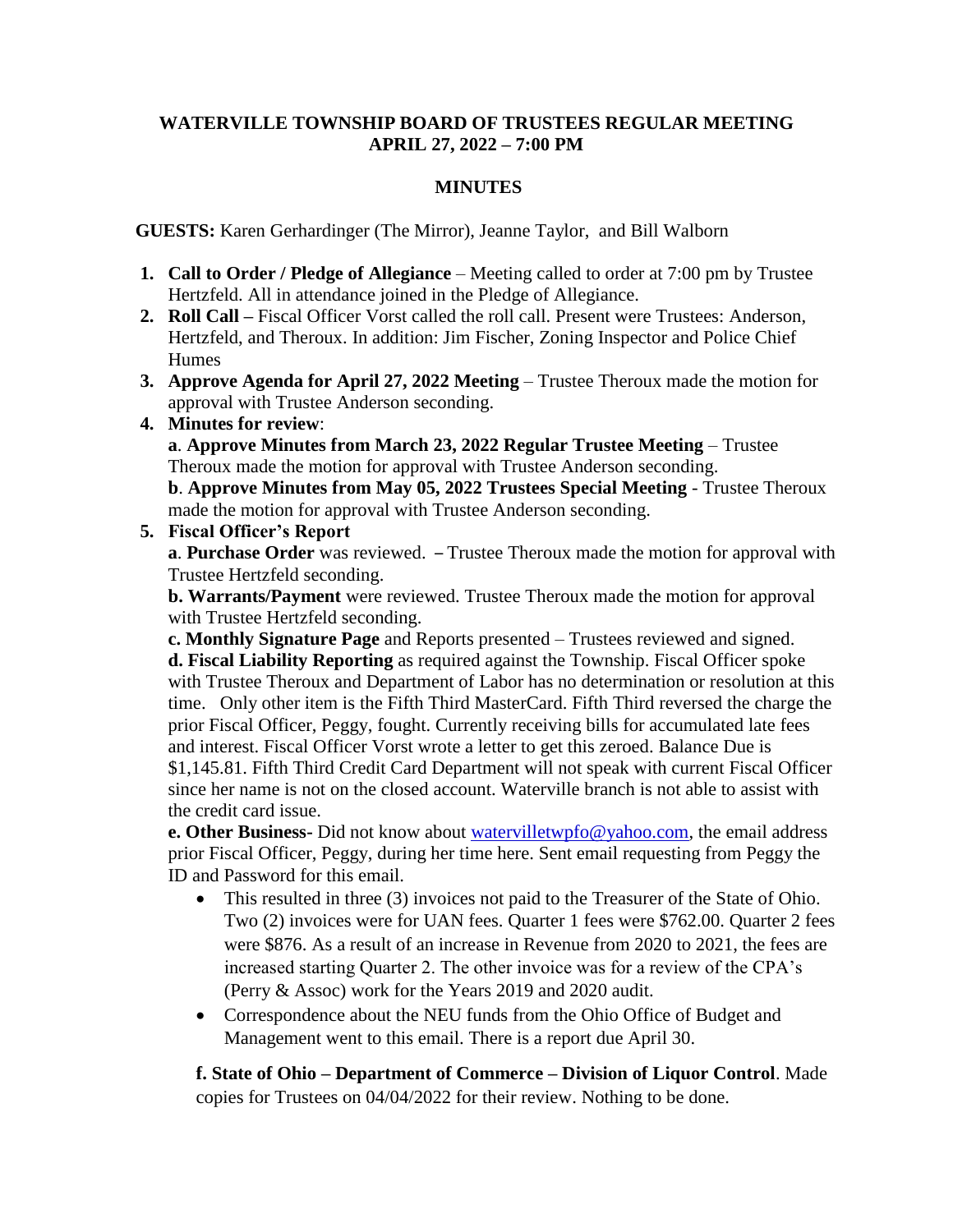**g**. **Fire Agreement Payment** – Per the fire contracts with Waterville and Whitehouse, a payment is to be made April  $1<sup>st</sup>$  and October  $1<sup>st</sup>$ . Pulled last year's information to see what certified report was used per agreement. The report used was the UAN Fund report showing a balance of \$324,277.70. In August 2021, two (2) payments of \$150,000 each were made. Do not know how \$300,00 was determined as the correct amount to be paid out. Contract indicates written certification or public record issued by Lucas County Auditor or Treasurer. Spoke with Waterville and Whitehouse. No reports were sent with the payment. Working with Lucas Co Auditors office to obtain the reports during the year 2021 in order to calculate what should have been paid. The calculation for the year 2021 and the April 2022 payment will be calculated and payment will be made in May. Tiffany Bachman with Whitehouse is helping me read/understand the Luca Co Auditor reports. She has been very helpful.

**h. Lighting Projects** – Forwarded email to Trustees. The projects (Crimson, Coventry Glenn and Telluride) should be recertified this year. Trustee Hertzfeld will be looking into this. Move to next meeting.

**i. Life and Health Insurance** – New policy begins May 1<sup>st</sup>. Tried to pull down the May premium billing. There were no invoices. Danielle with Savage and Associations is on vacation until Monday, May 2nd. I will follow up on this.

**j. Fiscal Officer and Trustee Wage Allocation** – Fiscal Officer is asking Trustees if they want to make changes to wage allocation. A prior example was distributed. Trustees need time to review. Move to the next meeting.

**k. Fiscal Deadlines** – Fiscal Officer provided a list of reporting timelines to Trustees. **l. Crack/Seal Project** – Sent invoice to Lucas County Engineer Office per agreement

#### **6. Old Business**

 **a. 911 RCOG Appeal –** Trustee Theroux and Chief Humes successfully appealed the numbers used by the 911 Regional Council of Governments to determine call volume and charges to the township. The original bill was \$130,00 a year. Next year, communities are responsible for 50% of that cost. A group is looking to put a charge on cell phones to cover those costs instead of charging each community.

**b. Road Projects** – Crack Seal project with Lucas County Engineers is moving forward.

 **c. Request for Engineering Assistance with Lucas County Engineers –** Approved a joint cooperation agreement with the Lucas County Engineer's Office, which will reimburse the township for up to \$50,000 on any project that will improve drainage – including leaf pickup.

**d**. **Permissive Motor Vehicle License Fees –** Schedule dates for Public Hearings

## **7. New Business**

**a. Zoning Appeals Board Appointment –** Trustee Hertzfeld made a motion to name Matt Ditzig to the Board of Appeals and seconded by Trustee Theroux.

# **8. Department Reports**